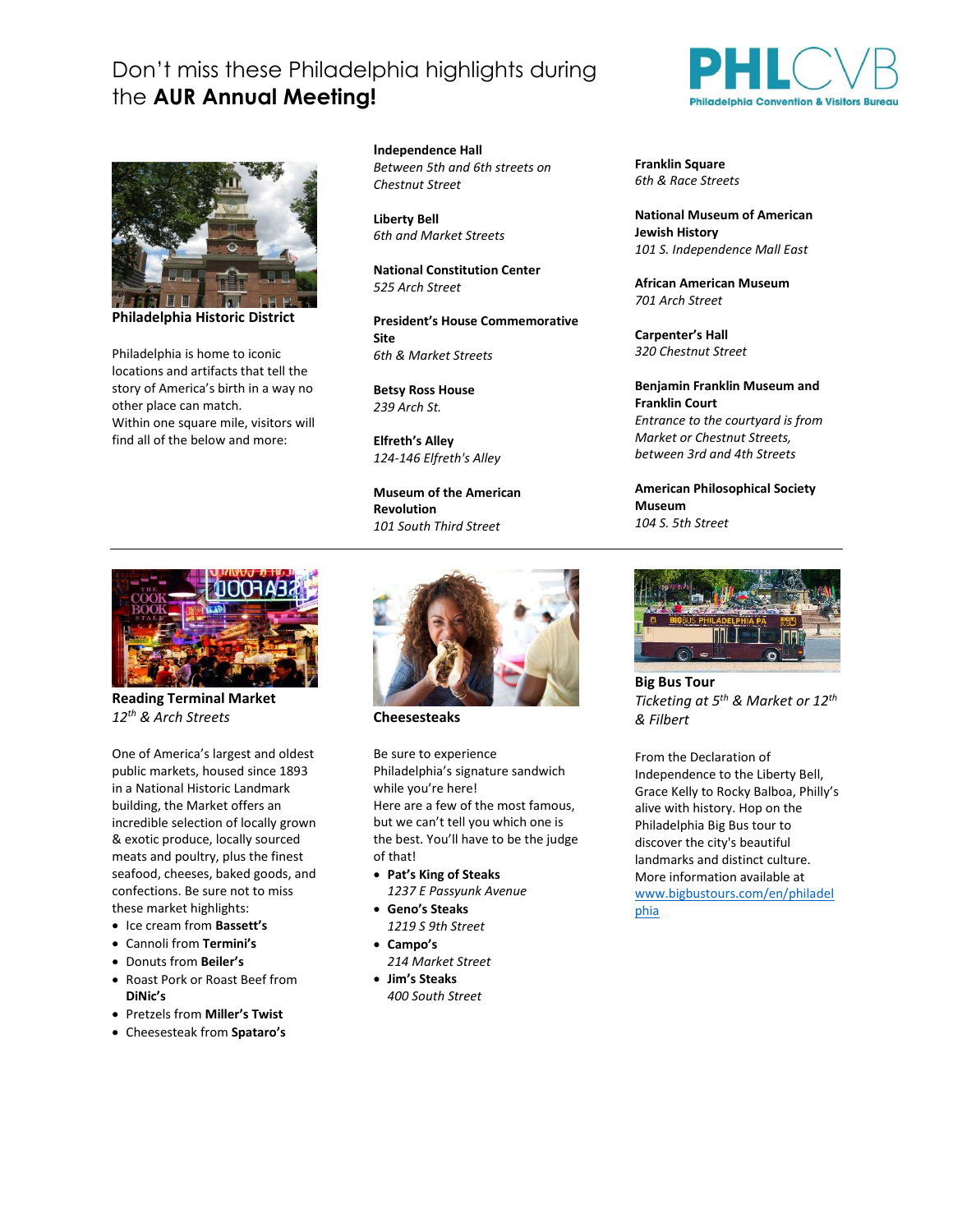## Don't miss these Philadelphia highlights during the **Association of University Radiologists!**





**The Barnes Foundation** *2025 Benjamin Franklin Parkway*

The Barnes Foundation in Philadelphia is home to one of the world's greatest collections of impressionist, post-impressionist and early modern paintings. More information at

[www.barnesfoundation.org/](http://www.barnesfoundation.org/)



**One Liberty Observation Deck** *1650 Market St #5700*

When it comes to places to take pictures in Philadelphia, our viewtiful sights are second to none. See the city light up like never before right from our observation deck. More information available at [www.phillyfromthetop.com](http://www.phillyfromthetop.com/)



**Philadelphia Phillies** *One Citizens Bank Way*

Catch a game at Citizens Bank Park, home of Philadelphia's MLB team the Phillies! More information available at [www.mlb.com/phillies](http://www.mlb.com/phillies)



**Avenue of the Arts** *South Broad Street*

The Avenue of the Arts is Philadelphia's signature street. It has grown to become the heart of our city aesthetically, socially, economically, and culturally. The Avenue is one of the most vibrant and successful performing arts, residential, educational, commercial, and tourist destinations in the United States. See what's going on at [www.avenueofthearts.org](http://www.avenueofthearts.org/)



**Shopping**

From the biggest name brands to independent boutiques, not only is shopping in Philadelphia worldclass, but clothing and shoe purchases are tax-free! Be sure to check out Rittenhouse Row, a shopping district which spans the area from the Avenue of the Arts to 21st Street between Spruce and Market Streets.